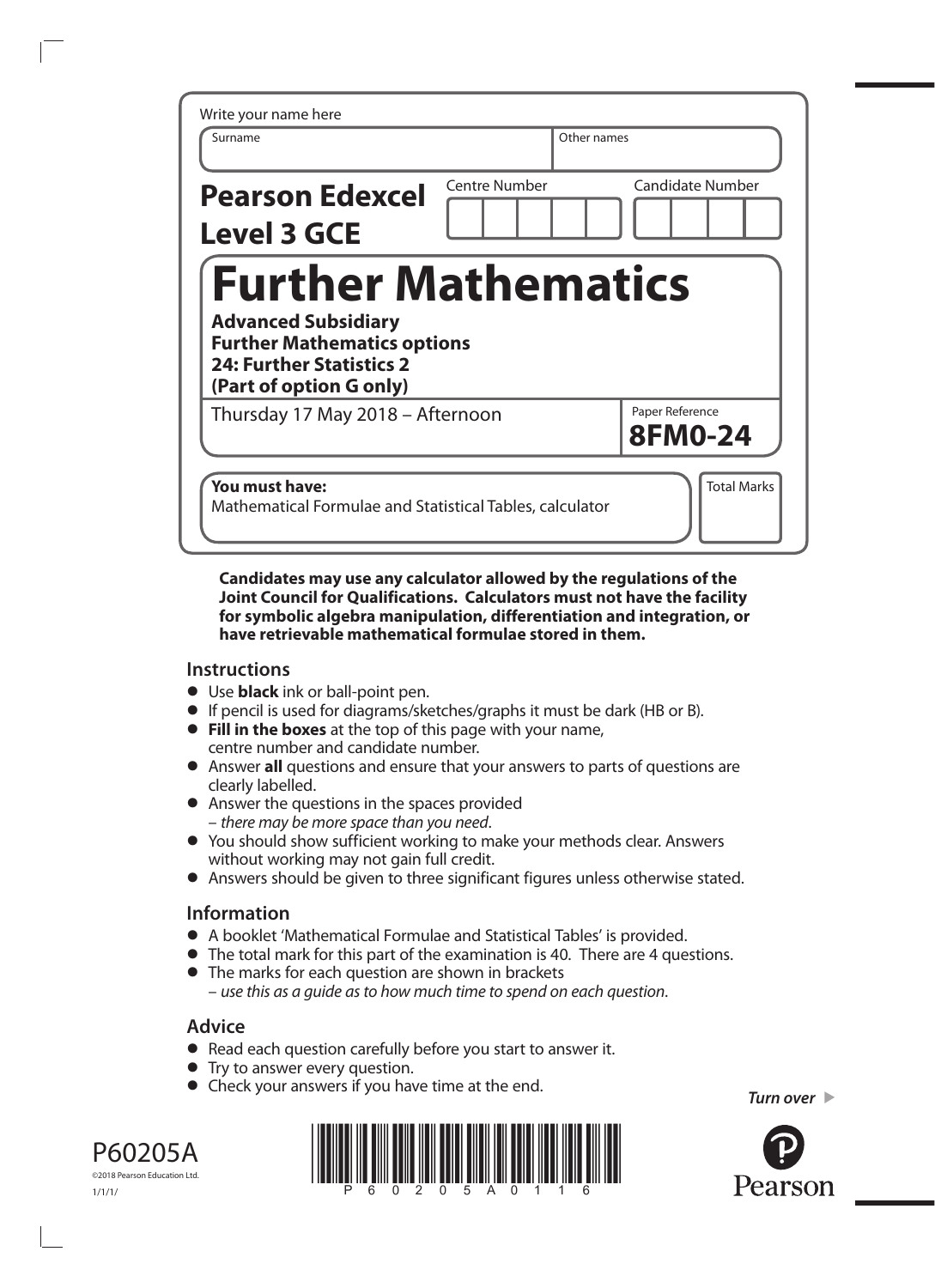

**1.** The scores achieved on a maths test, *m*, and the scores achieved on a physics test, *p*, by 16 students are summarised below.



**DO NOT WRITE IN THIS AREA DO NOT WRITE IN THIS AREA DO NOT WRITE IN THIS AREA PONOTAVE TENERAL PROPERTY** 

**DO NOT WRITE IN THIS AREA** 

**BOONOT WRITEINBIRS ARE** 

**DO NOIAMENTE NA FELESCRET** 

**DO NOT WRITE IN THIS AREA**

**DO NOT WRITE IN THIS AREA**

**DOMORATION SERVICES** 

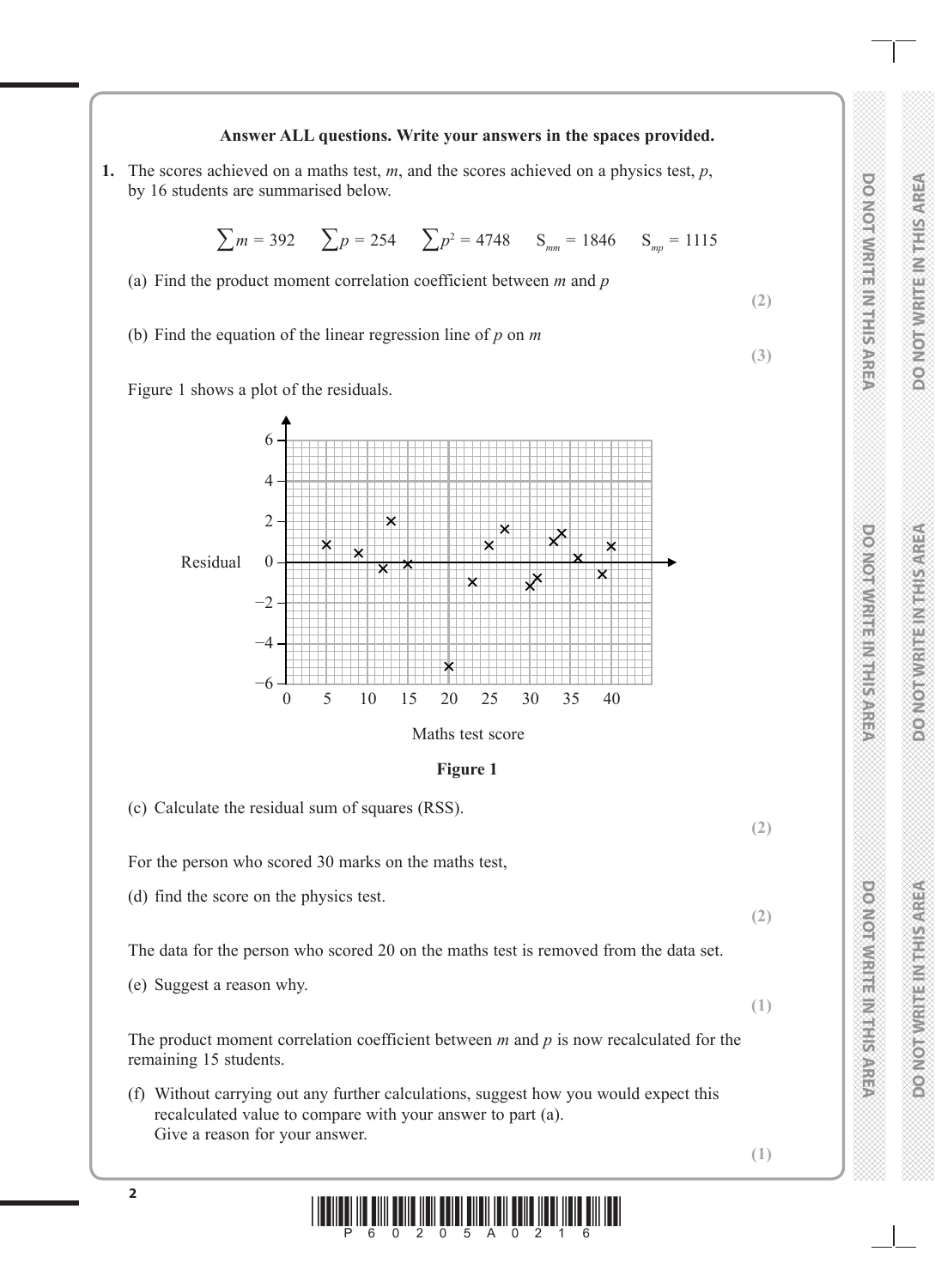| $\overline{\mathbf{3}}$         |
|---------------------------------|
| Turn over $\blacktriangleright$ |
|                                 |

DONOTWRITEINTHIS AREA

**Question 1 continued** 

**PONOTMRITEMTHISMREA** 

DONOTWRITEINTHIS AREA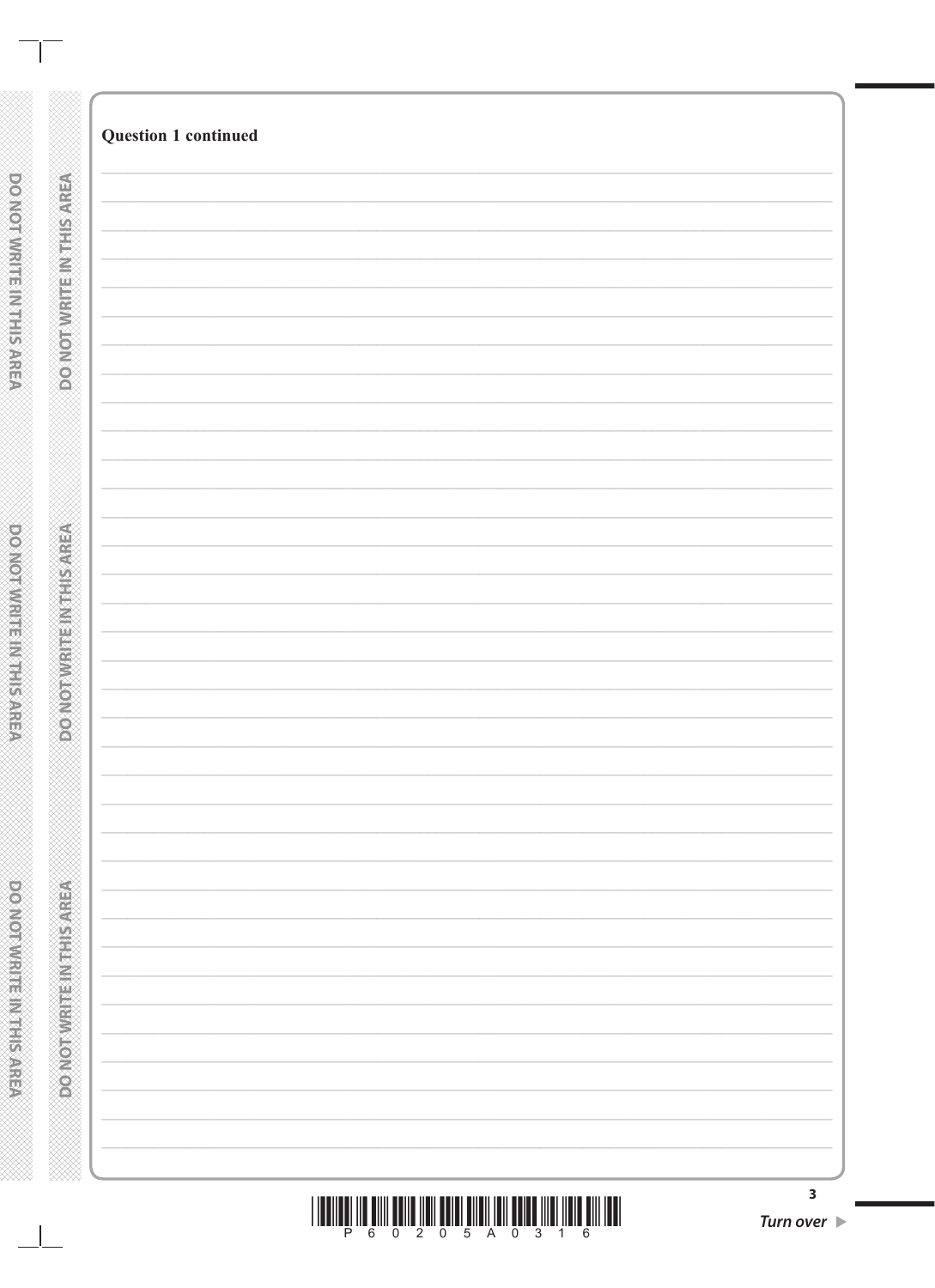| <b>Question 1 continued</b>                                                                        |                               |                                 |
|----------------------------------------------------------------------------------------------------|-------------------------------|---------------------------------|
|                                                                                                    |                               |                                 |
|                                                                                                    | <b>DOMORWICE MAIL: SAREA</b>  | <b>DO NOTWRITE IN THIS AREA</b> |
|                                                                                                    |                               |                                 |
|                                                                                                    |                               |                                 |
|                                                                                                    |                               |                                 |
|                                                                                                    |                               |                                 |
|                                                                                                    |                               |                                 |
|                                                                                                    |                               |                                 |
|                                                                                                    |                               |                                 |
|                                                                                                    |                               |                                 |
|                                                                                                    | <b>DO NORMALE REPORTS/NEW</b> |                                 |
|                                                                                                    |                               |                                 |
|                                                                                                    |                               | <b>MELLINGONO</b>               |
|                                                                                                    |                               |                                 |
|                                                                                                    |                               |                                 |
|                                                                                                    |                               |                                 |
|                                                                                                    |                               |                                 |
|                                                                                                    |                               |                                 |
|                                                                                                    |                               |                                 |
|                                                                                                    | <b>PONCENT ESTABLISHED</b>    | <b>PONORVIRTHE INTERNATIONS</b> |
|                                                                                                    |                               |                                 |
|                                                                                                    |                               |                                 |
|                                                                                                    |                               |                                 |
| $\overline{\mathbf{4}}$<br>THE CONTRACT OF REAL REAL CHAIRS REPORT OF LEADING AND LODGED AND LEAD. |                               |                                 |

<u>THEN IN AND POID AND AND AND AND AND AT AND AND AND INDEPENDENT OF A LIBRARY OF A LIBRARY OF A LIBRARY OF A LI</u>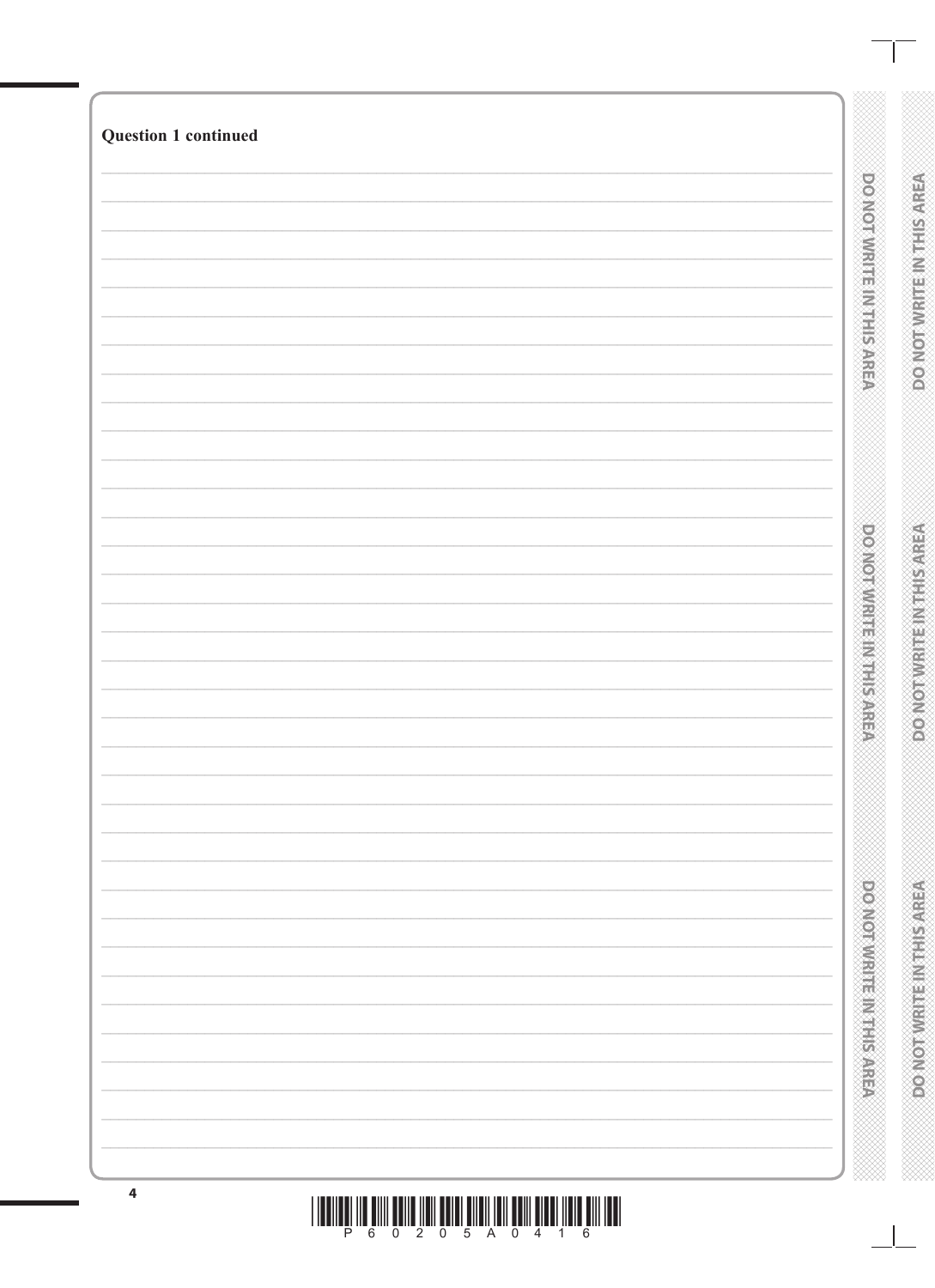|                       | <b>Question 1 continued</b> |                                    |
|-----------------------|-----------------------------|------------------------------------|
|                       |                             |                                    |
|                       |                             |                                    |
| DO NOTWARTH NITHSAREA |                             |                                    |
|                       |                             |                                    |
|                       |                             |                                    |
|                       |                             |                                    |
|                       |                             |                                    |
|                       |                             |                                    |
|                       |                             |                                    |
|                       |                             |                                    |
|                       |                             |                                    |
|                       |                             |                                    |
|                       |                             |                                    |
|                       |                             |                                    |
|                       |                             |                                    |
|                       |                             |                                    |
|                       |                             |                                    |
|                       |                             |                                    |
|                       |                             |                                    |
|                       |                             |                                    |
|                       |                             |                                    |
|                       |                             |                                    |
|                       |                             |                                    |
|                       |                             |                                    |
|                       |                             |                                    |
|                       |                             |                                    |
|                       |                             |                                    |
|                       |                             |                                    |
|                       |                             |                                    |
|                       |                             |                                    |
|                       |                             |                                    |
|                       |                             |                                    |
|                       |                             |                                    |
|                       |                             |                                    |
|                       |                             |                                    |
|                       |                             | (Total for Question 1 is 11 marks) |



DODINOTIVIRITE IN THIS AREA

**POOMMATIC MITHSTARS** 

 $\overline{\phantom{0}}$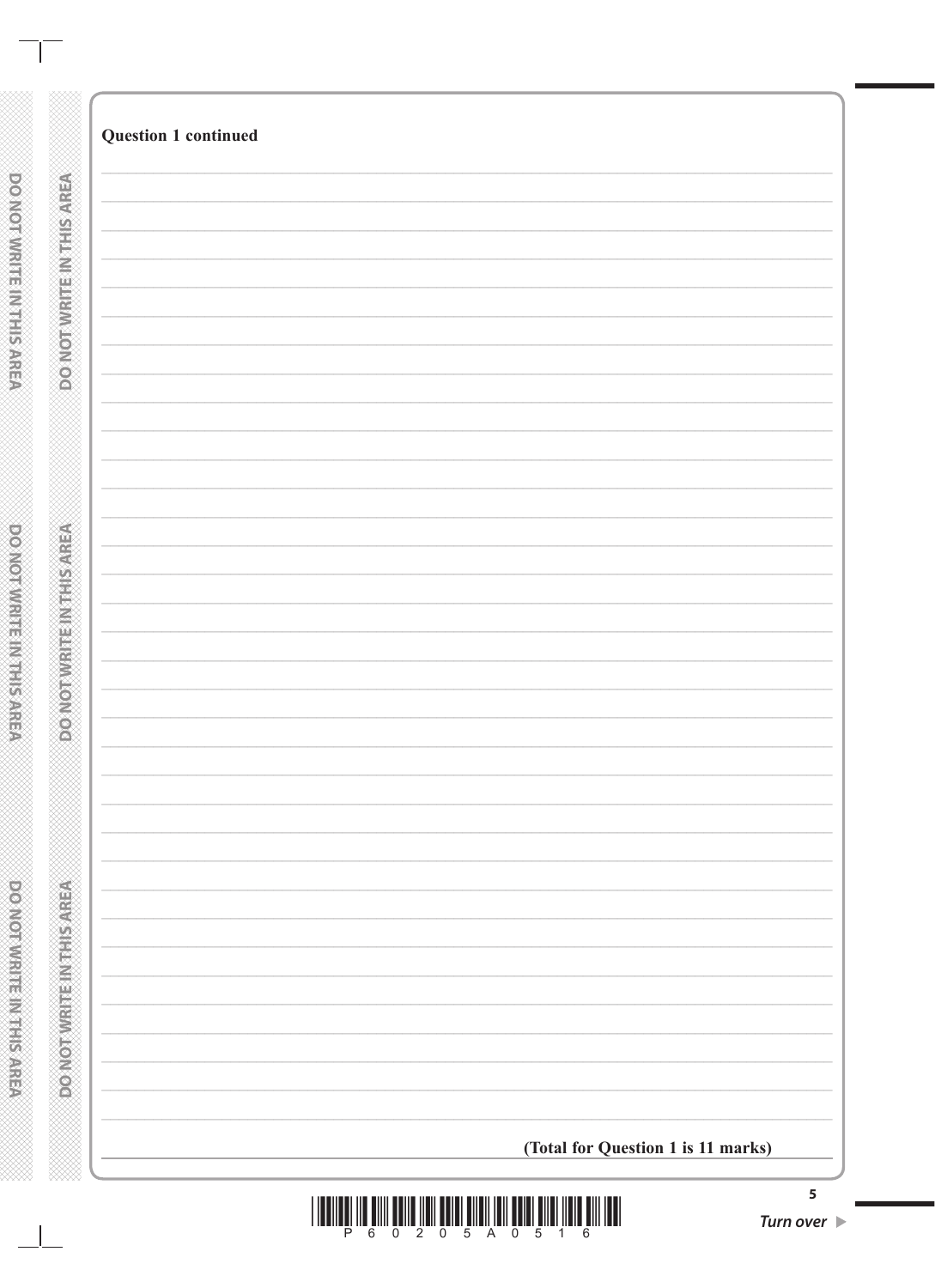| 2. The continuous random variable X has probability density function<br>$f(x) = \begin{cases} \frac{1}{8} & 1 \leq x \leq 9 \\ 0 & \text{otherwise} \end{cases}$ | <b>DONOIAW: IEEMILES CONSER</b>         |
|------------------------------------------------------------------------------------------------------------------------------------------------------------------|-----------------------------------------|
| (a) Write down the name given to this distribution.                                                                                                              | (1)                                     |
| The continuous random variable $Y = 5 - 2X$                                                                                                                      |                                         |
| (b) Find $P(Y > 0)$                                                                                                                                              |                                         |
| (c) Find $E(Y)$                                                                                                                                                  | (2)                                     |
|                                                                                                                                                                  | (2)                                     |
| (d) Find $P(Y < 0 \mid X < 7.5)$                                                                                                                                 | (3)                                     |
| <u> 1980 - Johann Barn, mars ann an t-Amhain Aonaich an t-Aonaich an t-Aonaich ann an t-Aonaich ann an t-Aonaich</u>                                             | <b>PONOSKI HERRIFESTATION</b>           |
|                                                                                                                                                                  |                                         |
| <u> 1989 - Johann Barn, mars ann an t-Amhain Aonaich an t-Aonaich an t-Aonaich an t-Aonaich an t-Aonaich an t-Aon</u>                                            |                                         |
|                                                                                                                                                                  |                                         |
|                                                                                                                                                                  |                                         |
|                                                                                                                                                                  |                                         |
|                                                                                                                                                                  |                                         |
|                                                                                                                                                                  |                                         |
|                                                                                                                                                                  |                                         |
|                                                                                                                                                                  |                                         |
|                                                                                                                                                                  | <b>POSTORIAL PROPERTY AND RESIDENCE</b> |
|                                                                                                                                                                  |                                         |
|                                                                                                                                                                  |                                         |
|                                                                                                                                                                  |                                         |
|                                                                                                                                                                  |                                         |

**DO NOT WRITE IN THIS AREA** 

**DOMORWITH THIS AREA** 

**DONOT WRITE IN THIS AREA**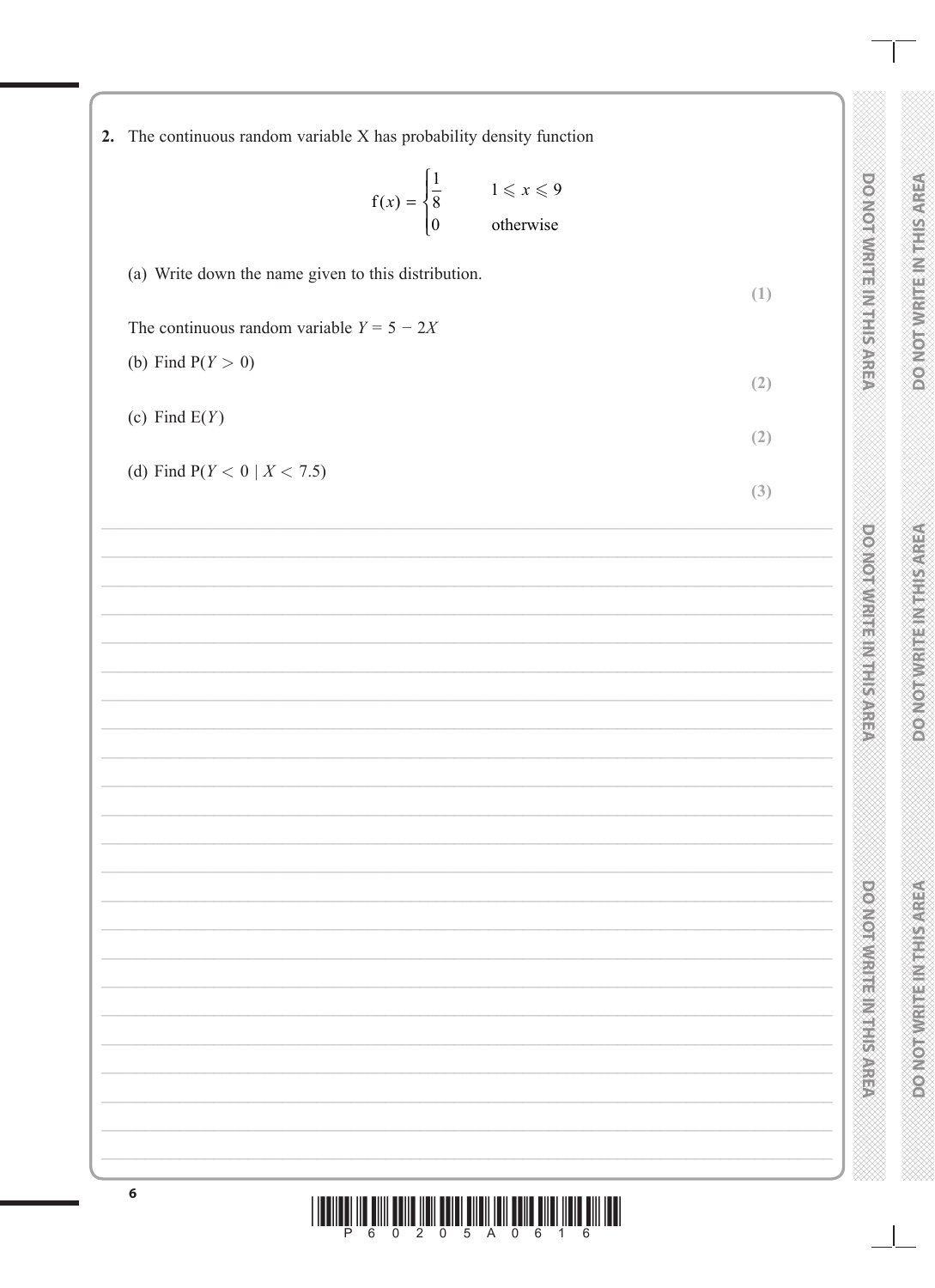$\blacktriangleright$ 

 $\mathbb{R}^n$ 

**Question 2 continued** 

**DO NOTWRITES IN THIS AREA**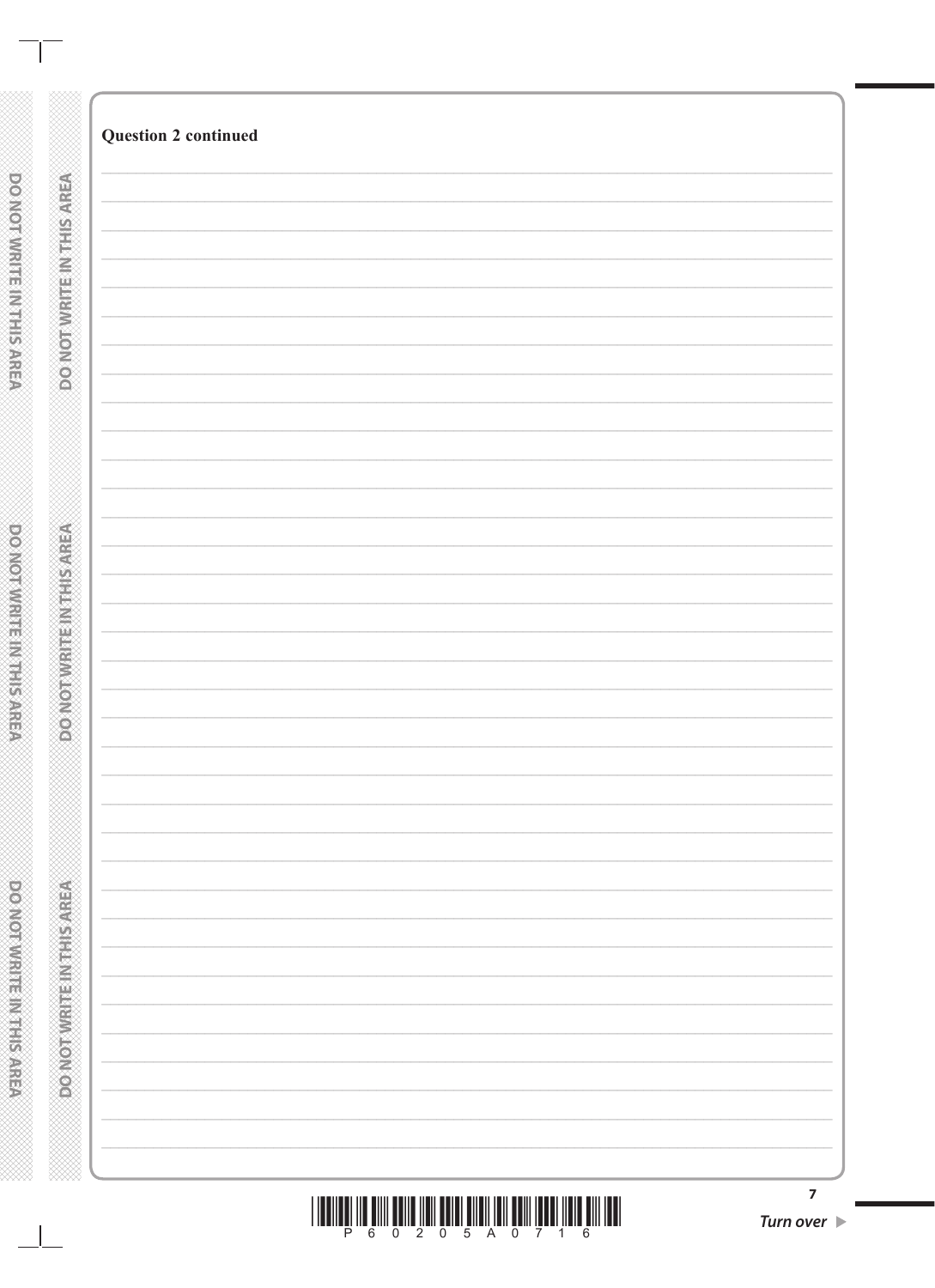| $\bf8$                      |                                  |                                 |
|-----------------------------|----------------------------------|---------------------------------|
|                             | <b>DOMESTIC REPORT OF STATES</b> | <b>PONORVIRTHE INTERNATIONS</b> |
|                             | power management of the state    | <b>DO NOT WRITE INTERNAREA</b>  |
|                             | <b>DOMOTIVE EINE EINER SAREA</b> | <b>DONOTWRITEINTHSAREA</b>      |
| <b>Question 2 continued</b> |                                  |                                 |

<u>THEN HE WILL BE WE WILL BE AN ALL BE WANTED FOR A LIFE WILL BE WILL BE AN ALL BE WILL BE WILL BE ALL BE WILL </u>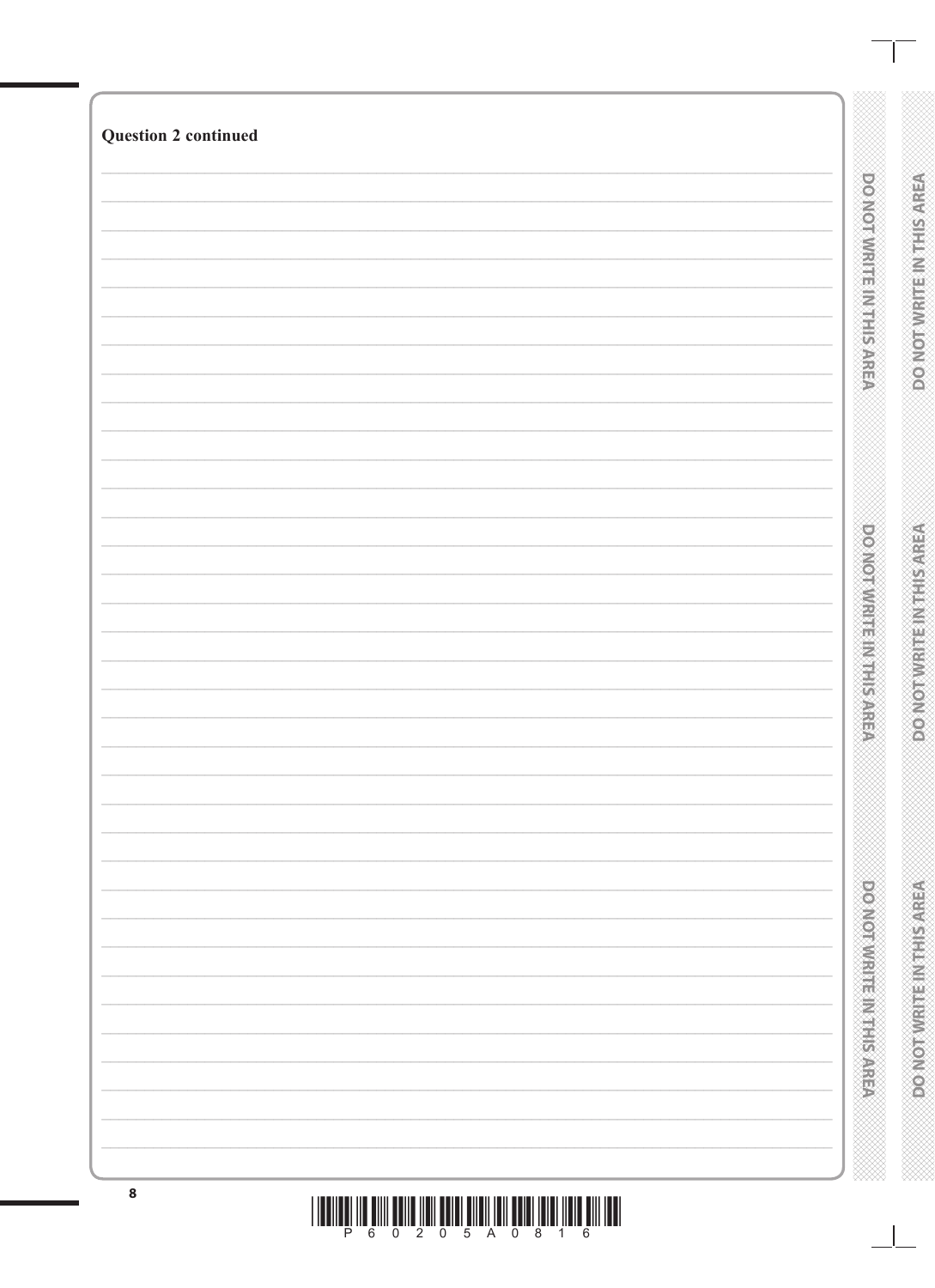| <b>Question 2 continued</b>       |
|-----------------------------------|
|                                   |
|                                   |
|                                   |
|                                   |
|                                   |
|                                   |
|                                   |
|                                   |
|                                   |
|                                   |
|                                   |
|                                   |
|                                   |
|                                   |
|                                   |
|                                   |
|                                   |
|                                   |
|                                   |
|                                   |
|                                   |
|                                   |
|                                   |
|                                   |
|                                   |
|                                   |
|                                   |
|                                   |
|                                   |
|                                   |
|                                   |
|                                   |
|                                   |
|                                   |
|                                   |
|                                   |
|                                   |
|                                   |
|                                   |
|                                   |
|                                   |
|                                   |
|                                   |
|                                   |
|                                   |
|                                   |
| (Total for Question 2 is 8 marks) |
|                                   |

 $\mathbb{R}^2$ 

DO NOTWRITE IN THIS AREA

DOOMOTWRITEINTHIS AREA

**DOOMOTIVIRE IN THIS AREA** 

 $\Box$ 

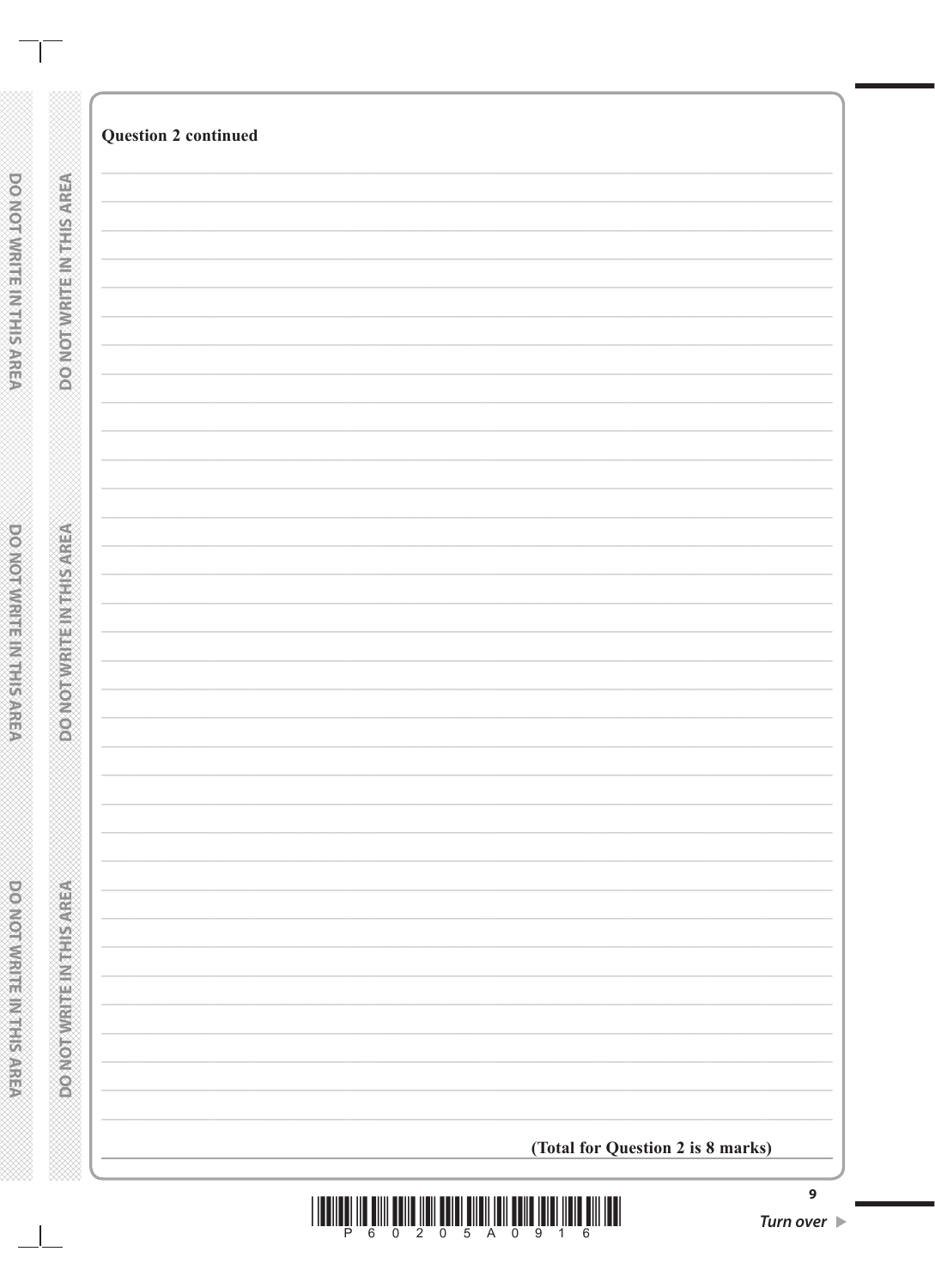| Competitor                                                                                                                                                          | A             | B    | $\mathcal{C}$    | D            | E    | $\boldsymbol{\mathrm{F}}$ |     |
|---------------------------------------------------------------------------------------------------------------------------------------------------------------------|---------------|------|------------------|--------------|------|---------------------------|-----|
| Height (m)                                                                                                                                                          | 2.05          | 1.93 | 2.02             | 1.96         | 1.81 | 2.02                      |     |
| These 6 competitors also took part in a long jump competition and finished in the<br>following order, with C jumping the furthest.                                  |               |      |                  |              |      |                           |     |
|                                                                                                                                                                     | $\mathcal{C}$ | A    | $\mathbf F$<br>D | $\mathbf{B}$ | E    |                           |     |
| (a) Calculate Spearman's rank correlation coefficient for these data.                                                                                               |               |      |                  |              |      |                           | (4) |
| (b) Stating your hypotheses clearly, test at the 5% level of significance whether or not there                                                                      |               |      |                  |              |      |                           |     |
| is a positive correlation between results in the high jump and results in the long jump.                                                                            |               |      |                  |              |      |                           | (4) |
| The product moment correlation coefficient between the height of the high jump and the                                                                              |               |      |                  |              |      |                           |     |
| length of the long jump for each competitor is found to be 0.678                                                                                                    |               |      |                  |              |      |                           |     |
| (c) Use this value to test, at the 5% level of significance, for evidence of positive<br>correlation between results in the high jump and results in the long jump. |               |      |                  |              |      |                           |     |
|                                                                                                                                                                     |               |      |                  |              |      |                           | (2) |
| (d) State the condition required for the test in part (c) to be valid.                                                                                              |               |      |                  |              |      |                           |     |
|                                                                                                                                                                     |               |      |                  |              |      |                           | (1) |
| (e) Explain what your conclusions in part (b) and part (c) suggest about the relationship<br>between results in the high jump and results in the long jump.         |               |      |                  |              |      |                           |     |
|                                                                                                                                                                     |               |      |                  |              |      |                           | (1) |
|                                                                                                                                                                     |               |      |                  |              |      |                           |     |
|                                                                                                                                                                     |               |      |                  |              |      |                           |     |
|                                                                                                                                                                     |               |      |                  |              |      |                           |     |
|                                                                                                                                                                     |               |      |                  |              |      |                           |     |
|                                                                                                                                                                     |               |      |                  |              |      |                           |     |
|                                                                                                                                                                     |               |      |                  |              |      |                           |     |
|                                                                                                                                                                     |               |      |                  |              |      |                           |     |
|                                                                                                                                                                     |               |      |                  |              |      |                           |     |
|                                                                                                                                                                     |               |      |                  |              |      |                           |     |
|                                                                                                                                                                     |               |      |                  |              |      |                           |     |

**DO NOT WRITE IN THIS AREA DO NOT WRITE IN THIS AREA DO NOT WRITE IN THIS AREA**

**VERNES HALLMAN LONOCO** 

**DONOTWRITE IN THIS AREA** 

DO NOT WRITE IN THIS AREA

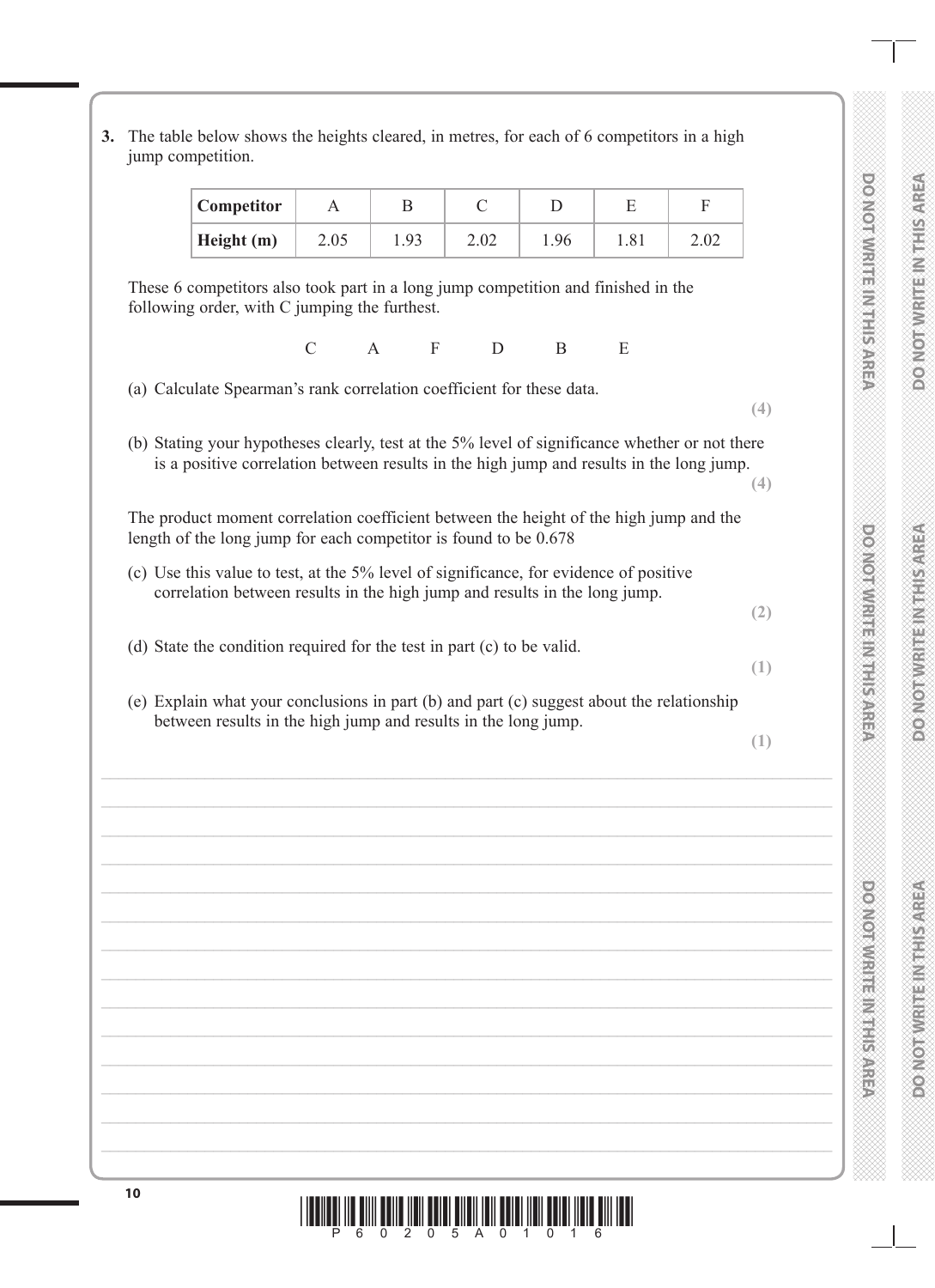DO NOT WRITE IN THIS AREA

 $\sim$  1

**DO NOT WIRTH MITHS ARRES** 

powerware marketing

11 Turn over  $\blacktriangleright$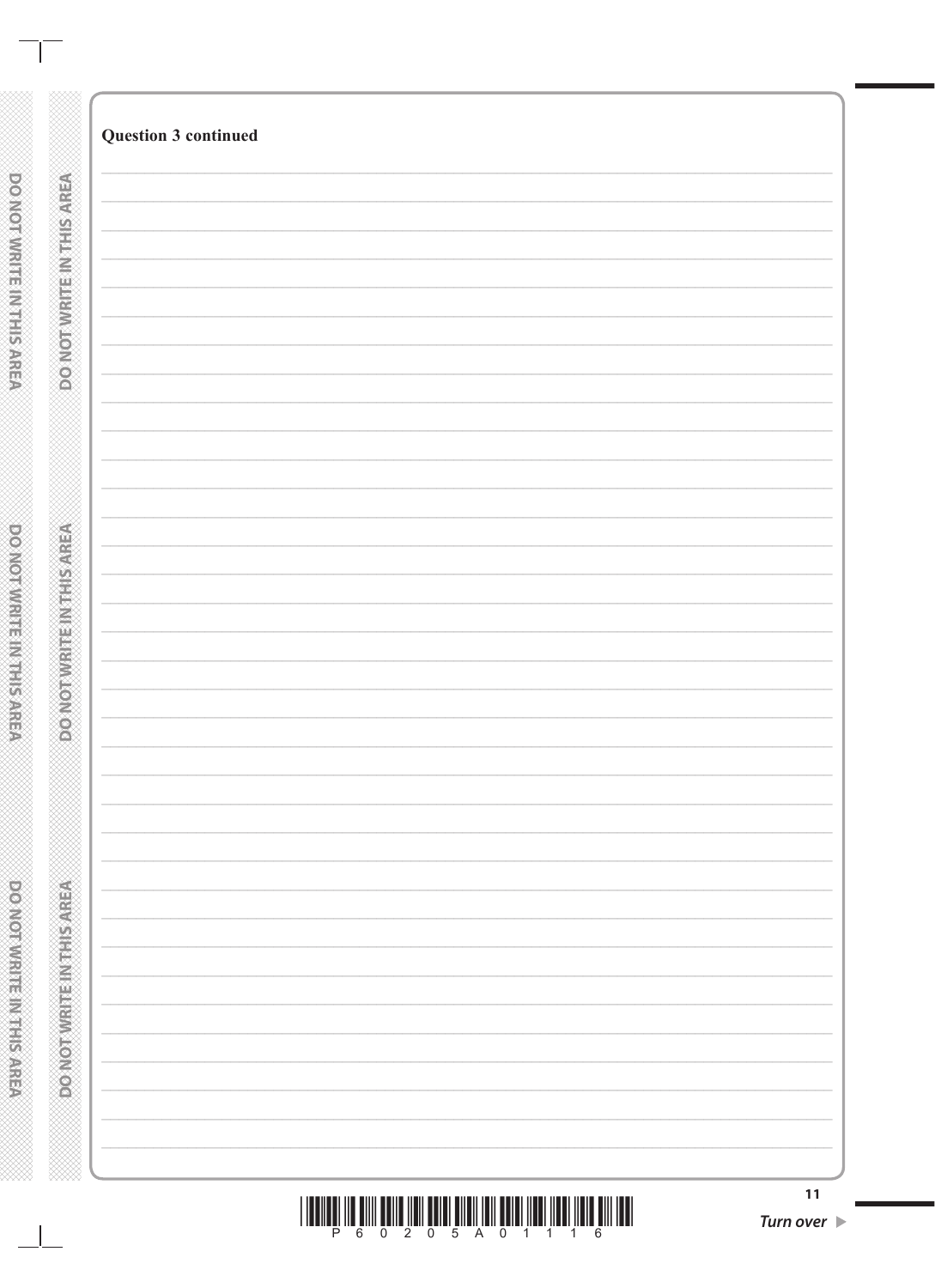| <b>DONOrmittenment</b><br><b>DO NOTWATE INTHIS AREA</b><br><b>DOMORWISH SHARES AND REAL</b><br><b>PONOTHUR HEIMARD</b><br><b>DOMOROVICINE SHOWS IN STREET</b><br><b>PONORVIRTHE INTERNATIONS</b> |
|--------------------------------------------------------------------------------------------------------------------------------------------------------------------------------------------------|
|                                                                                                                                                                                                  |
|                                                                                                                                                                                                  |
| <b>Question 3 continued</b>                                                                                                                                                                      |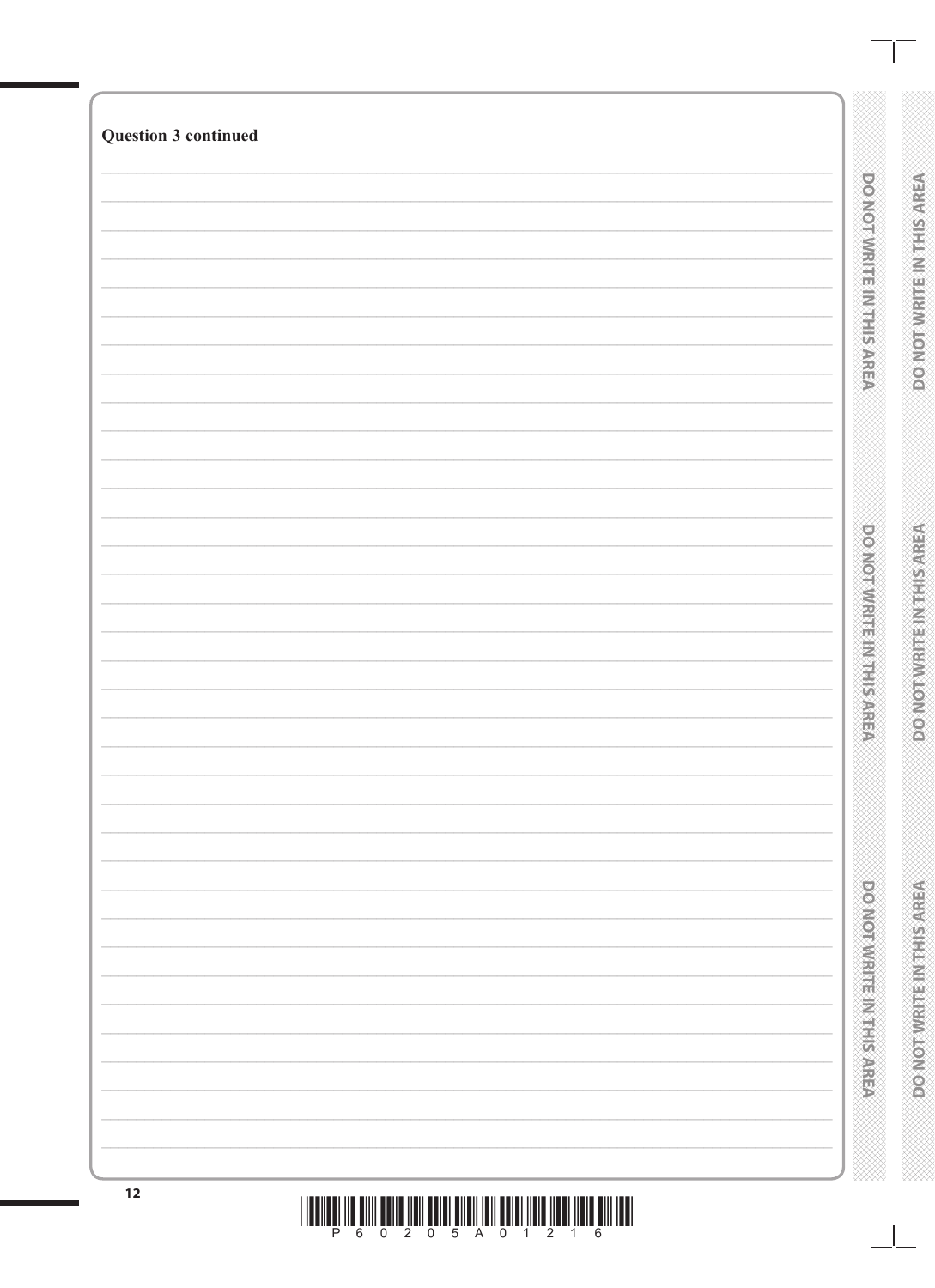|                             | <b>Question 3 continued</b>        |
|-----------------------------|------------------------------------|
|                             |                                    |
| <b>DO NOTWEITHNIES AREA</b> |                                    |
|                             |                                    |
|                             |                                    |
|                             |                                    |
|                             |                                    |
|                             |                                    |
|                             |                                    |
|                             |                                    |
|                             |                                    |
|                             |                                    |
|                             |                                    |
|                             |                                    |
| <b>PONORWEITENBERGER</b>    |                                    |
|                             |                                    |
|                             |                                    |
|                             |                                    |
|                             |                                    |
|                             |                                    |
|                             |                                    |
|                             |                                    |
|                             |                                    |
|                             |                                    |
|                             |                                    |
|                             |                                    |
|                             |                                    |
| DONOTWERE NORRSAREA         |                                    |
|                             |                                    |
|                             |                                    |
|                             |                                    |
|                             |                                    |
|                             |                                    |
|                             |                                    |
|                             |                                    |
|                             | (Total for Question 3 is 12 marks) |
|                             |                                    |

**XXXXX** 

DOMOTWRITE IN THIS AREA

**DO NOT WRITE INTHIS AREA** 

DO NOT WRITE IN THE RACEA

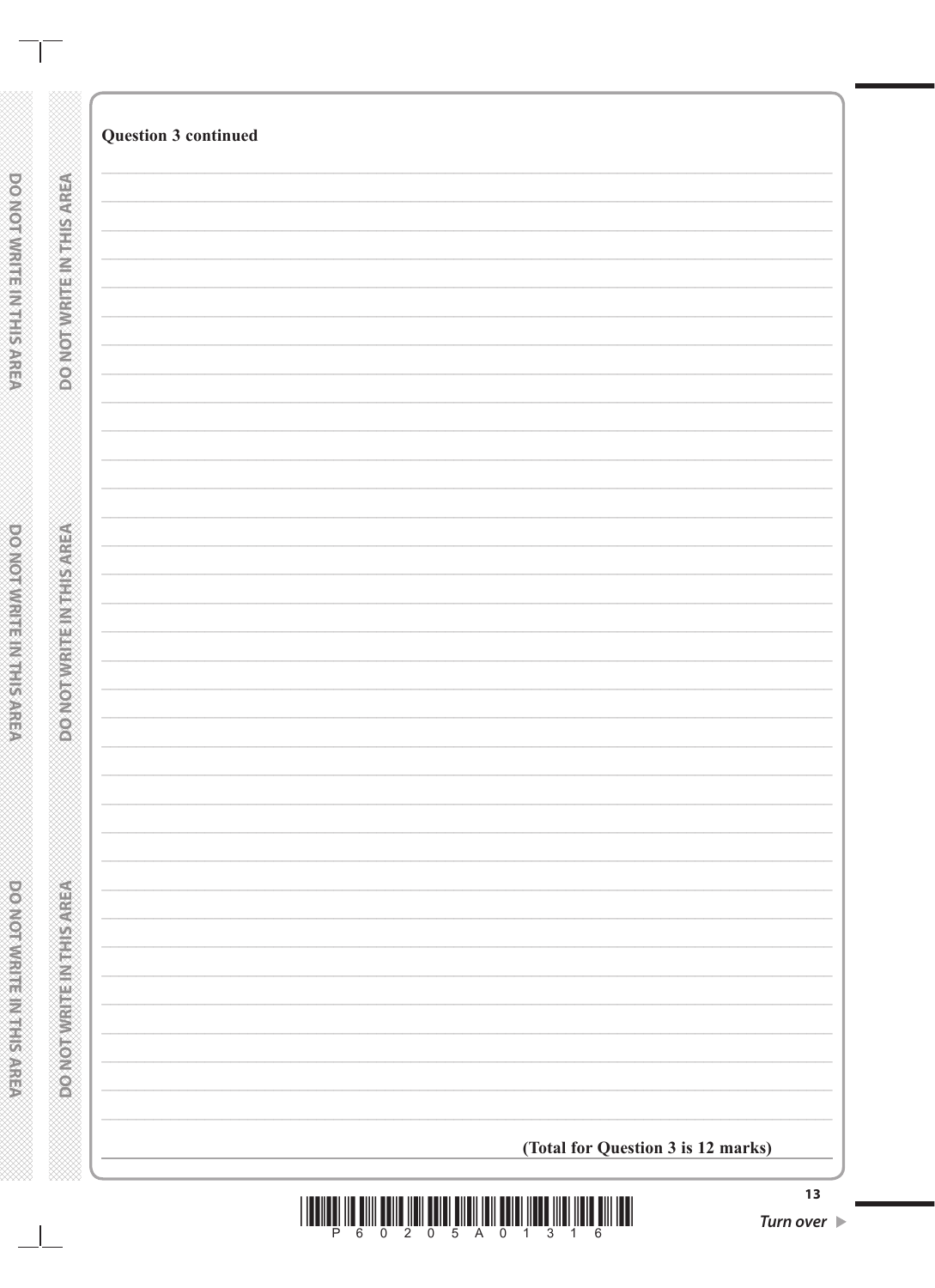4. The continuous random variable  $X$  has cumulative distribution function

$$
F(x) = \begin{cases} 0 & x < 3 \\ c - 4.5x^n & 3 \le x \le 9 \\ 1 & x > 9 \end{cases}
$$

where  $c$  is a positive constant and  $n$  is an integer.

(a) Showing all stages of your working, find the value of  $c$  and the value of  $n$ 

(b) Find the lower quartile of  $X$ 

 $(7)$ 

 $(2)$ 

| ¥            |
|--------------|
|              |
| ø<br>s       |
|              |
|              |
|              |
|              |
| Ž            |
|              |
| j            |
|              |
|              |
| خد           |
| ĵ            |
|              |
|              |
|              |
|              |
| ⋛            |
| ÷            |
|              |
|              |
| ≚<br>Í       |
|              |
| ì            |
| ¥            |
|              |
|              |
| 줆            |
|              |
|              |
| ì<br>ĭ       |
|              |
| ÿ            |
|              |
| j            |
|              |
|              |
| î            |
|              |
| ì            |
|              |
| Č<br>1       |
|              |
| ₩<br>×       |
|              |
|              |
| ١            |
|              |
|              |
|              |
|              |
|              |
|              |
|              |
|              |
|              |
|              |
|              |
| e<br>E<br>'n |
| ¥            |

**DO NOT WHITEIN THIS AREA** 

**DO NOTWRITE INTHIS AREA** 

**DONOTWRITE INTHISAREA** 

**DONORWRITER IN THE SONG** 

**DOMORATION SERVES AND SALES** 

6 0 2 0 5 A 0 1 4 1 6 P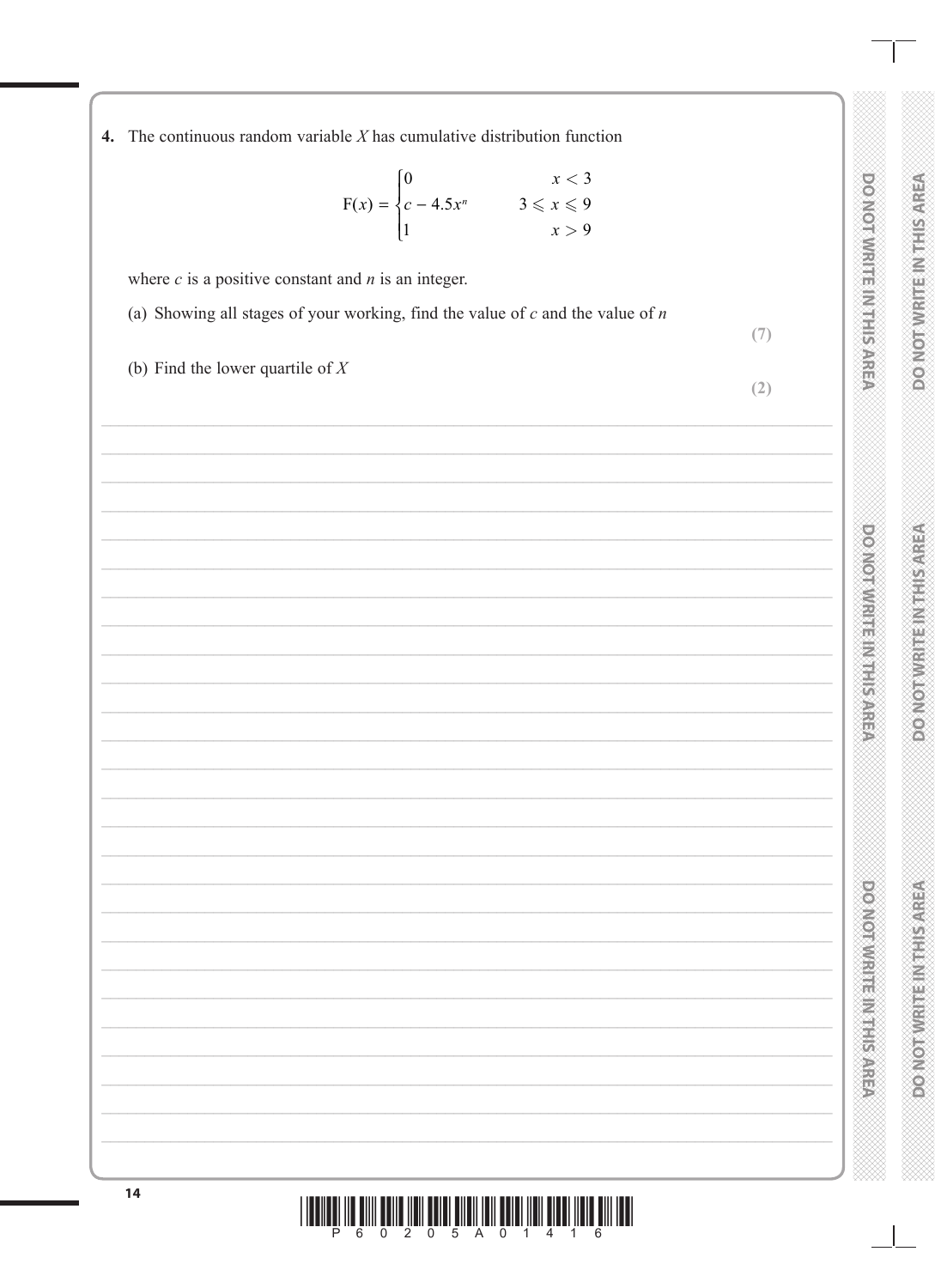|                                               | <b>Question 4 continued</b>                                                                                                                                                                                                                                                                                                                                                                                                                                   |                  |
|-----------------------------------------------|---------------------------------------------------------------------------------------------------------------------------------------------------------------------------------------------------------------------------------------------------------------------------------------------------------------------------------------------------------------------------------------------------------------------------------------------------------------|------------------|
| <b>DO NOTWRITEINITEIS AREA</b>                |                                                                                                                                                                                                                                                                                                                                                                                                                                                               |                  |
|                                               |                                                                                                                                                                                                                                                                                                                                                                                                                                                               |                  |
|                                               |                                                                                                                                                                                                                                                                                                                                                                                                                                                               |                  |
|                                               |                                                                                                                                                                                                                                                                                                                                                                                                                                                               |                  |
|                                               |                                                                                                                                                                                                                                                                                                                                                                                                                                                               |                  |
|                                               |                                                                                                                                                                                                                                                                                                                                                                                                                                                               |                  |
|                                               |                                                                                                                                                                                                                                                                                                                                                                                                                                                               |                  |
|                                               |                                                                                                                                                                                                                                                                                                                                                                                                                                                               |                  |
|                                               |                                                                                                                                                                                                                                                                                                                                                                                                                                                               |                  |
|                                               |                                                                                                                                                                                                                                                                                                                                                                                                                                                               |                  |
| <b>RECIVED TRANSPORTED AND LOCAL CONTRACT</b> |                                                                                                                                                                                                                                                                                                                                                                                                                                                               |                  |
|                                               |                                                                                                                                                                                                                                                                                                                                                                                                                                                               |                  |
|                                               |                                                                                                                                                                                                                                                                                                                                                                                                                                                               |                  |
|                                               |                                                                                                                                                                                                                                                                                                                                                                                                                                                               |                  |
|                                               |                                                                                                                                                                                                                                                                                                                                                                                                                                                               |                  |
|                                               |                                                                                                                                                                                                                                                                                                                                                                                                                                                               |                  |
|                                               |                                                                                                                                                                                                                                                                                                                                                                                                                                                               |                  |
|                                               |                                                                                                                                                                                                                                                                                                                                                                                                                                                               |                  |
|                                               |                                                                                                                                                                                                                                                                                                                                                                                                                                                               |                  |
| <b>PONOTAVE ENGINEER</b>                      |                                                                                                                                                                                                                                                                                                                                                                                                                                                               |                  |
|                                               |                                                                                                                                                                                                                                                                                                                                                                                                                                                               |                  |
|                                               |                                                                                                                                                                                                                                                                                                                                                                                                                                                               |                  |
|                                               |                                                                                                                                                                                                                                                                                                                                                                                                                                                               |                  |
|                                               |                                                                                                                                                                                                                                                                                                                                                                                                                                                               |                  |
|                                               |                                                                                                                                                                                                                                                                                                                                                                                                                                                               | 15               |
|                                               | $\begin{array}{c} \text{if} \ \text{if} \ \text{if} \ \text{if} \ \text{if} \ \text{if} \ \text{if} \ \text{if} \ \text{if} \ \text{if} \ \text{if} \ \text{if} \ \text{if} \ \text{if} \ \text{if} \ \text{if} \ \text{if} \ \text{if} \ \text{if} \ \text{if} \ \text{if} \ \text{if} \ \text{if} \ \text{if} \ \text{if} \ \text{if} \ \text{if} \ \text{if} \ \text{if} \ \text{if} \ \text{if} \ \text{if} \ \text{if} \ \text{if} \ \text{if} \ \text{$ | <b>Turn over</b> |

 $\mathbf{I}$ 

**DO NOT WIRTH MITHS ARRES** 

**PONOTIVE INTERNATION** 

⋙